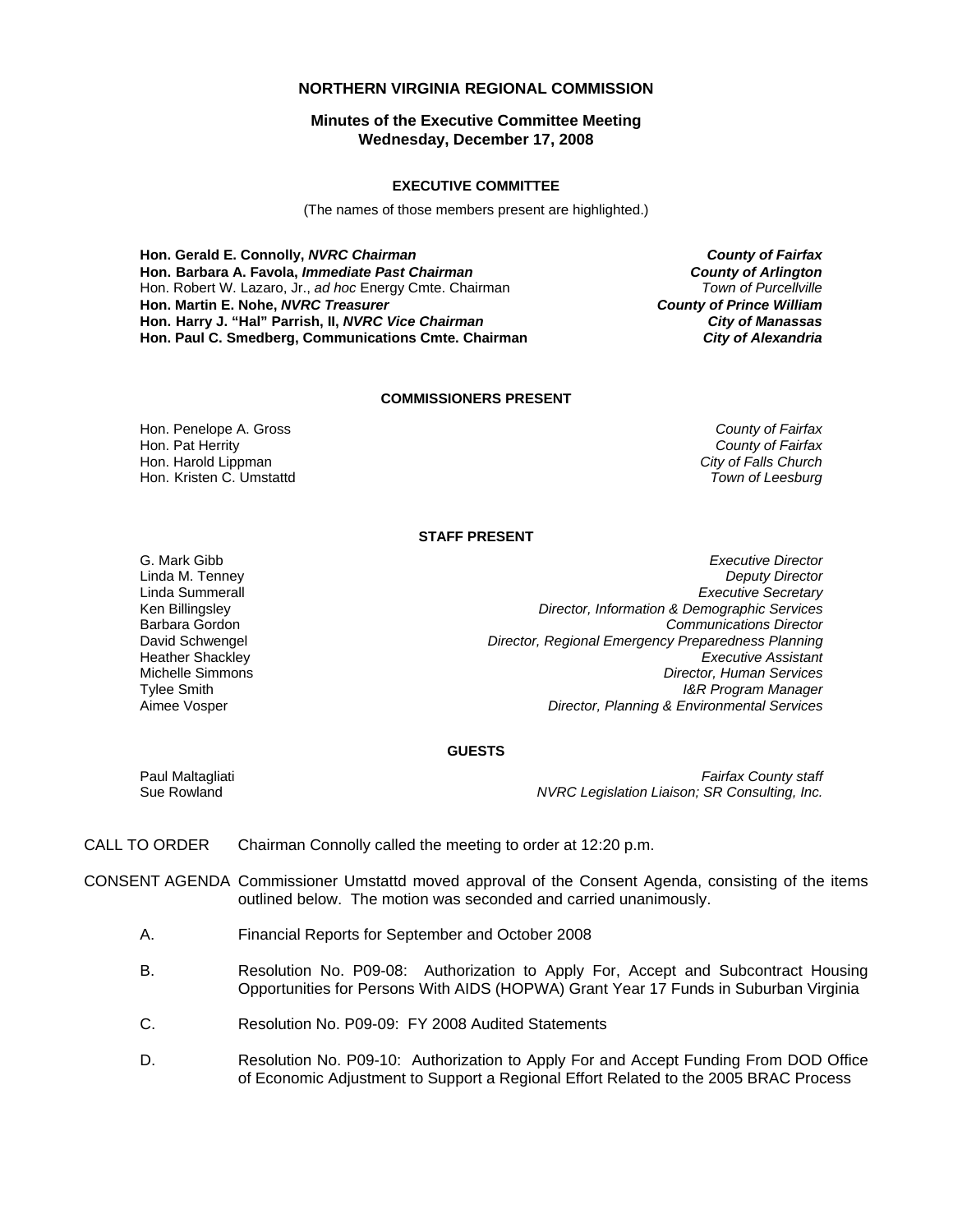Summary Minutes of the Executive Committee December 17, 2008 Page 2 DRAFT LEGISLATIVE

PLATFORM Chairman Connolly reported that Fairfax County's legislative platform was presented to the Fairfax state delegation yesterday, December 16. The majority of positions in the platform center around the deteriorating fiscal situation and its impact on localities. He stressed the importance of asking the General Assembly for more freedom to enact local legislation, for a loosening of state mandates, adding that the climate in Richmond could be receptive to these requests. Chairman Connolly said it is also important for the jurisdictions to press the General Assembly not to give up on transportation, adding that at the December 16 meeting with the Fairfax County delegation, Delegate Rust indicated there is a \$600 million transportation bill.

> Responding to Commissioner Smedberg's inquiry, Chairman Connolly said the localities can achieve this by working regionally and through VML and VACo. He cautioned that this must be done in a structured way or the state will dump its responsibility for transportation on the localities.

> Ms. Rowland distributed a copy of the Governor's news release addressing the budget shortfall.

> Replying to Chairman Connolly's inquiry, Ms. Rowland said the Governor's FY 2010 budget will cut school positions that are not in the actual classroom: for every four in-classroom positions there can be only one non-classroom/ administrative position with funding shared between the locality and the state.

> Commissioner Smedberg raised the issue whether localities will be able to directly access federal funding without going through the state. It may be worthwhile to develop a policy statement. Chairman Connolly concurred. [Commissioner Favola arrived.] Chairman Connolly added that the localities should urge Congress to make sure money flows to localities rather than going to the state.

> Ms. Rowland reported that the Planning District Commissions' (PDCs) funding was reduced in the fall. For FY 2010, there will be an approximate cut of 9.1%. The new funds that NVRC received last year as a separate line, not part of the base funding, are also cut by 9.1%, for a total loss in funding of approximately \$42,000. Ms. Rowland added that the PDCs may be eligible to tap into the Governor's productivity improvement fund. [Commissioner Nohe arrived.]

> Chairman Connolly recommended that the Commission share its position on BRAC with its Congressional representatives, stating that the federal government needs to help impacted localities when it expands or opens a new military facility as well as when it closes a facility.

> Staff was directed to "tighten up" the CSA position, perhaps by using bullets or putting the information into an attached white paper.

> Discussing the position on foreclosures, Commissioner Nohe pointed out that local government wants tools and options to deal with foreclosures, not state legislation that ends up creating more mandates for local government. Members agreed also to request that the state ask the federal government for additional funding as part of the stimulus package that can be used on the local level to offset the effects of foreclosures.

> Commissioner Gross moved adoption of the legislative platform as amended. The motion was seconded. Commissioners Parrish, Nohe and Umstattd indicated reservation on the position on dangerous weapons. The motion carried.

NVRC OFFICERS Chairman Connolly announced he will resign from office effective January 2, 2009. He appointed Commissioner Umstattd to chair the Nominating Committee.